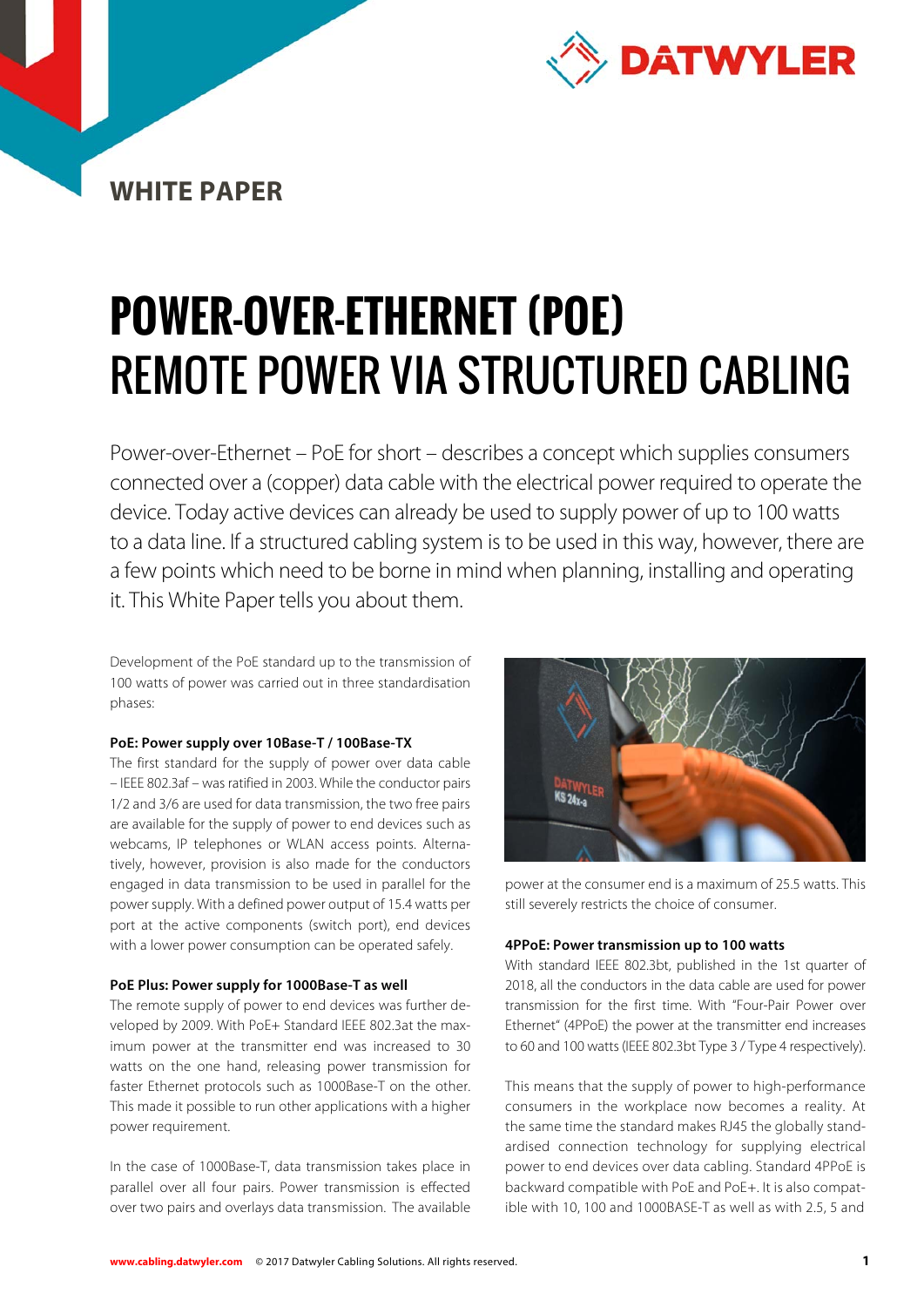

| Service                   | <b>Standard</b>                  | Max. current | Pairs with<br>current | Max. power:<br>Source (PSE) | Max. power:<br>Component (PD) | <b>Standard</b><br>ratified |
|---------------------------|----------------------------------|--------------|-----------------------|-----------------------------|-------------------------------|-----------------------------|
| PoE                       | IEEE 802.3af (802.3at<br>Type 1) | 350 mA       |                       | 15.4W                       | 12.95 W                       | 2003                        |
| $PoE+$                    | IEEE 802.3at Type 2              | 600 mA       |                       | 30 W                        | 25.5 W                        | 2009                        |
| 4PPoE                     | IEEE 802.3bt Type 3              | 600 mA       | $\overline{4}$        | 60 W                        | 51W                           | 2018 (expected)             |
| 4PPoE                     | IEEE 802.3bt Type 4              | 860 mA       | $\overline{4}$        | 90 (100) W                  | 72W                           | 2018 (expected)             |
| Non-PoE Standard<br>based | Cisco UPOE                       | 600 mA       | $\overline{4}$        | 60W                         |                               | No official<br>standard     |
| Non-PoE Standard<br>based | HDBase-T <sup>™</sup>            | 1000 mA      | $\overline{4}$        | 96 W                        |                               | No official<br>standard     |

Table 1: Overview of PoE protocols - 2003 to 2018

10GBASE-T. The minimum supported cabling standard is Class D (Category 5e components), with the budget for loop resistance being 25 ohms. The maximum input voltage for PoE is 57 volts.

## **Application: Endspan PoE or midspan PoE**

Basically there are two ways to integrate PoE into a communication network. One space-saving and highly integrated solution is to use a PoE compatible switch (endspan PoE). Factors to be borne in mind here are increased power consumption and greater heat generation in the rack.



If, however, only a few PoE devices are to be connected, a PoE injector can be introduced between switch and end device.



Top image: Endspan PoE solution. Bottom image: Midspan PoE solution.

A PoE injector is a current injection device introduced into the transmission link downstream of the switch. This means that the PoE injector can be installed in a rack, or in the local vicinity of the end device.

## **Checklist**

Whether and how the power input is used depends on many factors. As a guide, here are some important questions relevant to the use of PoE:

- Is the end device PoE-compatible?
- Does the switch / injector cover the power requirement?
- Enough space in the rack / at the location of the end device?
- Is consideration given to heat management along the trans mission channel?
- Is there access to the end devices?
- Has the power supply of the end devices been clarified, e.g. of the surveillance cameras, motion and light sensors?
- Is integration into the building management planned?
- Internet of Things: Are the devices for the stationary instal lation PoE compatible, e.g. the sensors?

#### **Keeping the heating of cables under control**

Data cables in structured premises cabling are primarily optimised to transmit digital signals as efficiently as possible. Their design is not optimal for the transmission of electric power.

A few things must therefore be borne in mind when they are used for PoE. For example, the conductor cross-sections of data cables are small compared to those of low-voltage power cables. At a maximum of 57V, PoE voltage also tends to be low for power transmission. Consequently the current in the conductor is relatively high, and hence the power loss (P) along the cable increases. Power loss can be calculated as follows:

#### $P = I^2 \times R$

- I stands for the current in the conductor,
- R is the DC (total) resistance of the conductor.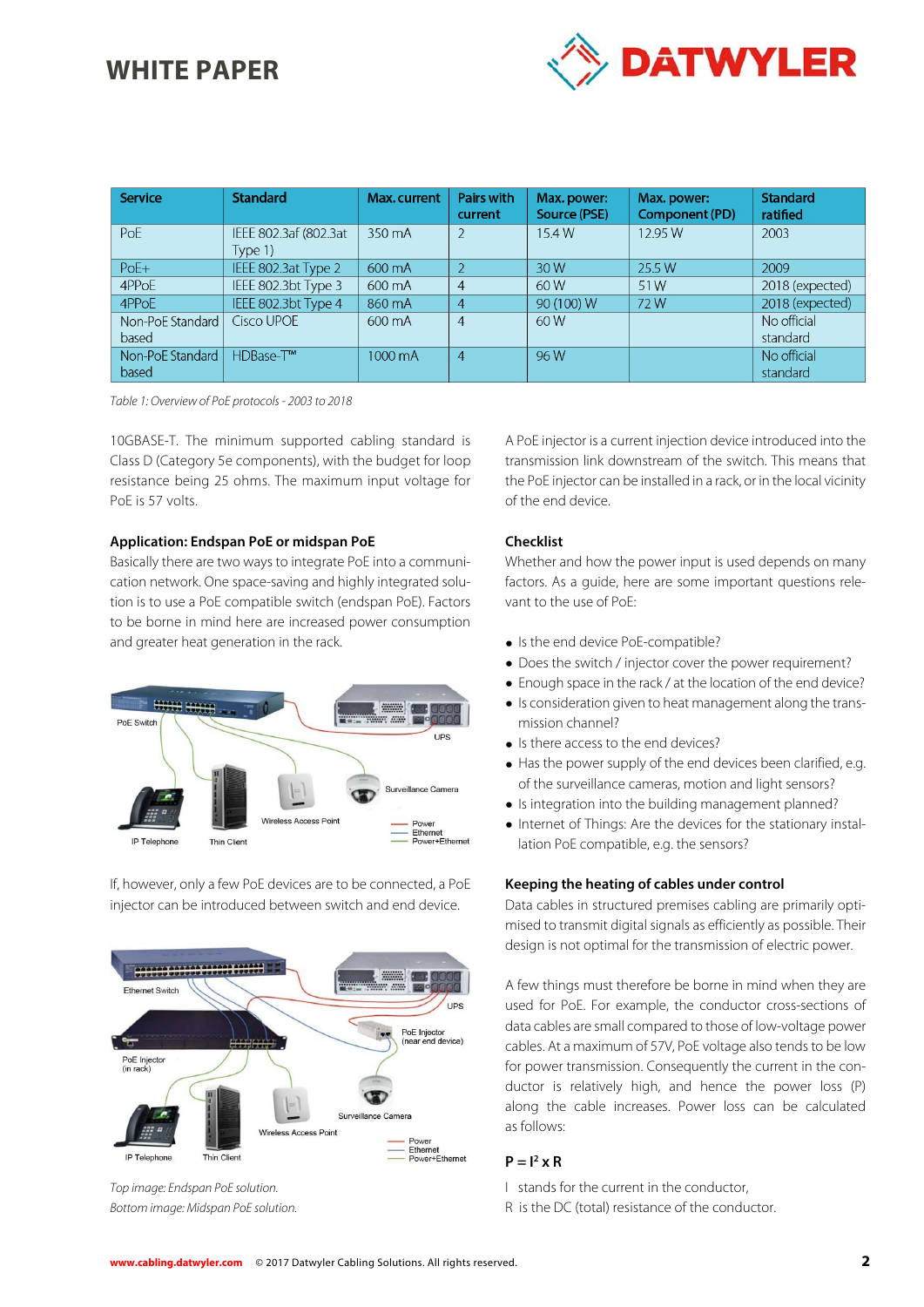

This indicates that power loss increases

- a) the higher the current is,
- b) the longer the transmission link is,
- c) the greater the conductor resistance is.

This power loss takes the form of heat loss. This means that when PoE is used the communication cabling system turns into a little heating system.

One should also be aware that as a general rule electrical insulators are also good thermal insulators. This has a negative effect on heat dissipation.

|                     |                            | Temperature rise (°C) |              |         |              |         |                 |         |              |         |                  |         |  |
|---------------------|----------------------------|-----------------------|--------------|---------|--------------|---------|-----------------|---------|--------------|---------|------------------|---------|--|
| <b>Number</b><br>of | 0.4 <sub>mm</sub><br>cords |                       | Cat 5 cables |         | Cat 6 cables |         | $Cat 6A$ cables |         | Cat 7 cables |         | Cat $7_A$ cables |         |  |
| cables              | air                        | conduit               | air          | conduit | air          | conduit | air             | conduit | air          | conduit | air              | conduit |  |
| 1                   | 1.9                        | 3.1                   | 1.1          | 1.7     | 0.8          | 1.3     | 0.7             | 1.1     | 0,7          | 1.1     | 0.6              | 0.9     |  |
| 7                   | 5.7                        | 9.1                   | 3.5          | 5.2     | 2.6          | 4.0     | 2.3             | 3.3     | 2.3          | 3.3     | 1.7              | 2.6     |  |
| 19                  | 10.5                       | 16.5                  | 6.7          | 9.7     | 5.1          | 7.4     | 4.4             | 6.1     | 4.4          | 6.1     | 3.1              | 4.7     |  |
| 24                  | 12.2                       | 19.1                  | 7.9          | 11.3    | 6.0          | 8.7     | 5.1             | 7.1     | 5.1          | 7.1     | 3.6              | 5.5     |  |
| 37                  | 16.2                       | 25.1                  | 10.7         | 15.2    | 8.2          | 11.6    | 7.0             | 9.5     | 7.0          | 9.5     | 4.7              | 7.2     |  |
| 48                  | 19.3                       | 29.8                  | 13.0         | 18.2    | 10.0         | 14.0    | 8.5             | 11.4    | 8.5          | 11.4    | 5.7              | 8.5     |  |
| 52                  | 20.3                       | 31.4                  | 13.8         | 19.3    | 10.6         | 14.8    | 9,0             | 12.0    | 9.0          | 12.0    | 6.0              | 9.0     |  |
| 61                  | 22.7                       | 34.9                  | 15.5         | 21.6    | 12.0         | 16.6    | 10.1            | 13.4    | 10.1         | 13.4    | 6.7              | 10.0    |  |
| 64                  | 23.5                       | 36.1                  | 16.1         | 22.4    | 12.4         | 17.1    | 10.5            | 13.9    | 10.5         | 13.9    | 6.9              | 10.3    |  |
| 74                  | 26.0                       | 39.8                  | 17.9         | 24.9    | 13.9         | 19.1    | 11.7            | 15.4    | 11.7         | 15.4    | 7.7              | 11.3    |  |
| 91                  | 30.1                       | 45.9                  | 21.0         | 29.0    | 16,4         | 22.2    | 13.8            | 17.9    | 13.8         | 17.9    | 8,9              | 13.1    |  |

#### Temperature rise above 10 °C (grey backgroun): not recommended

The values in this table are based on the implicit DC resistance derived from the insertion loss (IL) of the various categories of cable. Manufacturers' and/or suppliers' specifications give information relating to a specific cable.

NOTE 1: The temperature rise (°C) is based upon a current of 500 mA per conductor, for all pairs in all cables in a bundle. NOTE 2: The current per conductor for each category is dependent on the cable construction.

Problems hardly ever occur in practice, as long as only part of the cables in a data network are used for power transmission, and then only for PoE or PoE+. Heat dissipation in such an installation is good enough to cause no significant heating of the cables.

When 4PPoE (up to 100 watts) is used, however, cable heating becomes a phenomenon to be taken seriously. Experiments have shown that, when the installation rules are ignored and in the worst-case scenario, cable conductor temperature can rise to a level where the thermoplastic insulation materials melt. This can ultimately cause a short circuit.

For years experts have been addressing the issue of how the installation of high-performance communication networks incorporating PoE can be designed to be safe on the one hand, but straightforward, simple and economical on the other. Currently the second edition of ISO/IEC TS 29125 (2017) is dealing, among other things, with the safe installation practice of data networks in which large-scale PoE applications are to be employed.

#### **ISO/IEC findings and recommendations**

The ISO/IEC have measured the heating of a cable in a cable bundle "in the air" and "in the duct" (photos top right).

To do this a thermocouple was introduced into each cable and this was placed in the centre of the bundle (right-hand photo and drawing).

In Table 2 (top, source: ISO/IEC) the conductor temperature of the cable in the centre of the cable bundle is shown as a function of the conductor cross-section  $(=$  cable category), the number of cables in the bundle and the installation environment. Here all the pairs in all the cables of the bundle carry a current of 500mA per conductor.



In order to simplify installation practice as much as possible, the standard recommends a maximum of 37 cables per bundle throughout. If the cable properties, the installation environment and the effective PoE landscape are included in the planning process, however, other bundle sizes are also acceptable.